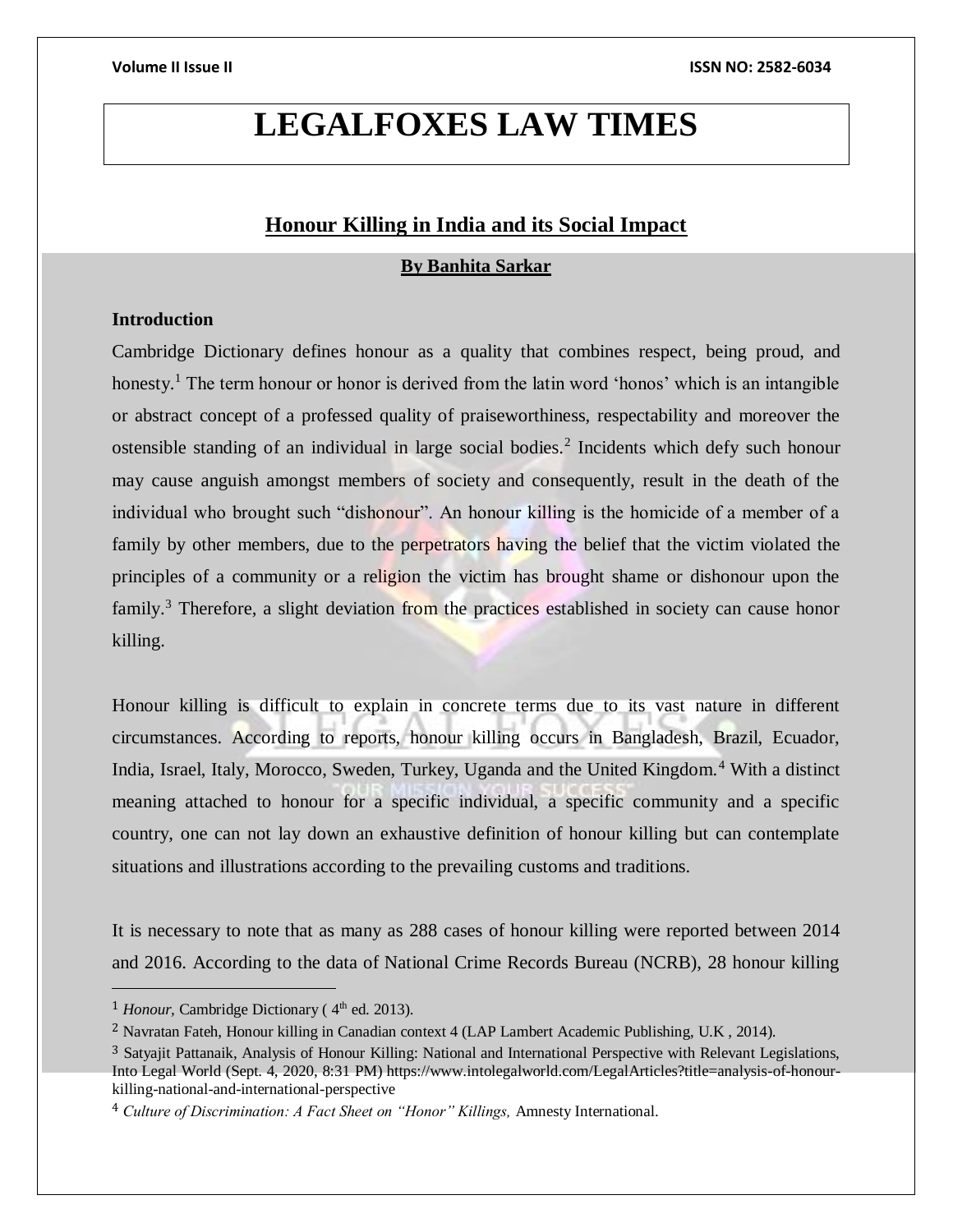cases were reported in 2014, 192 in 2015 and 68 in the year  $2016<sup>5</sup>$ . The incidents of honor killing have forced us to refer dissent and defiance as synonymous to death. News headlines telling one the incidents of honour killing happening "7 hours ago" and "17 hours ago" sends shivers down one`s spine. Nevertheless, the incidents are more rampant than one can expect and the reasons for the same are bizarre.

# **Honour Killing: A Judicial Exposition**

Relevant judicial pronouncements show the gravity of the issue and what punishments are offered in such circumstances:

# **1. Vikas Yadav vs. State of U.P. and Ors<sup>6</sup> , 2016**

The victim and the accused`s sister were in an intimate relationship, which was disapproved of by the brothers/ accused as well as the family members due to the fact that the victim/ deceased did not belong to the same caste and came from a low economic strata. The deceased was abducted from the wedding venue, murdered and his dead naked body was set aflame. Thereafter, the accused absconded. It was held that the crime was done in a cold-blooded manner with the motive that had emanated due to feeling of some kind uncalled for and unwarranted superiority based on caste feeling that has blinded the thought of "choice available" to a sister-a representative of women as a class. It was held as a case of "honour killing".

The accused were punsihed with life imprisonment as well as fine of one lakh each under Section 302 of Indian Penal Code, 1860 ("IPC") along with other punishments under Section 364 and Section 201 of IPC, which were to run concurrently. Thereafter, the High Court imposed a fixed term sentence of 25 years for the offence under Section 302 of IPC and 5 years for offence under Section 201 of IPC with the stipulation that both the sentences would run consecutively. Further, no changes were introduced by the Supreme Court.

<sup>5</sup> (2018 ) 7 SCC 192 (India).

 $6$  (2016) 9 SCC 541 (India).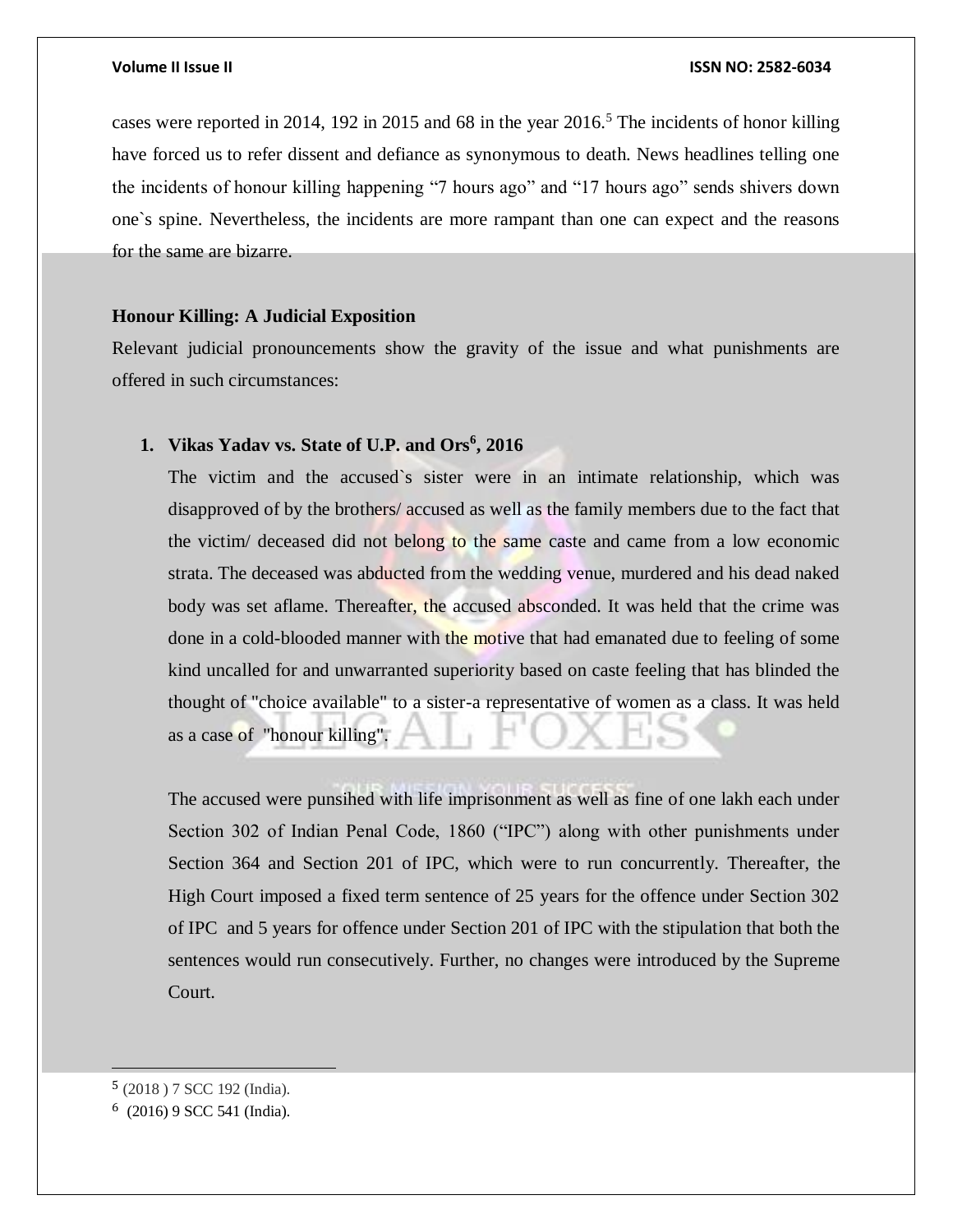# **2. Bhagwan Dass vs. State (NCT) of Delhi<sup>7</sup> , 2011**

The Appellant believed that the act of the daughter brought dishonour to the family since she left her husband and was living in an incestuous relationship with her uncle. Infuriated with the acts of the daughter, the father strangulated her with an electric wire. The Appellant was convicted since the possibility of commitment of crime by someone else, other than the Appellant, was ruled out. Additionally, the omission by the Appellant in not informing the police about the death of his daughter for about 10 hours was a totally unnatural conduct on his part. The ratio decidendi of the case lies in the fact that a person can be convicted on circumstantial evidence provided, links in chain of circumstances connects the accused with crime beyond reasonable doubt.

# **3. State of U.P. vs. Krishna Master and Ors.<sup>8</sup> , 2010**

In furtherance of the fact that a girl named "Sontara" eloped with "Amar Singh", six persons were killed and almost a whole family was wiped out to save the "honour" of the family. The Trial Court held it as rarest of rare case and capital punishment was imposed on all the three accused. However, the Supreme Court noticed that the incident took place 20 years ago in 1991 and the High Court ordered acquittal in 2002. After the said order, nothing adverse against any of the respondents was reported. Therefore the Apex Court held that to sentence the respondents to death after their acquittal in the year 2002 would not be justified and further, it imposed rigorous imprisonment for life under Section 302 of IPC.

"OUR MISSION YOUR SUCCESS"

# 4. **Dilip Premnarayan Tiwari v. State of Maharashtra**<sup>9</sup> , **2009**

The accused`s younger sister had revolted against the family and got married to a Keralite. Therefore, to preserve the family honour, the accused had taken the revenge of the so-called insult of his family. Consequently, three convicts had killed two persons and grievously injured two others. A third victim later succumbed to his injuries. The crime was held to be that of "honour killing". The Court reduced the death sentence awarded to

 $7(2011)$  6 SCC 396 (India).

<sup>8</sup> (2010) 12 SCC 324 (India).

<sup>9</sup> (2010) 1 SCC 775 (India).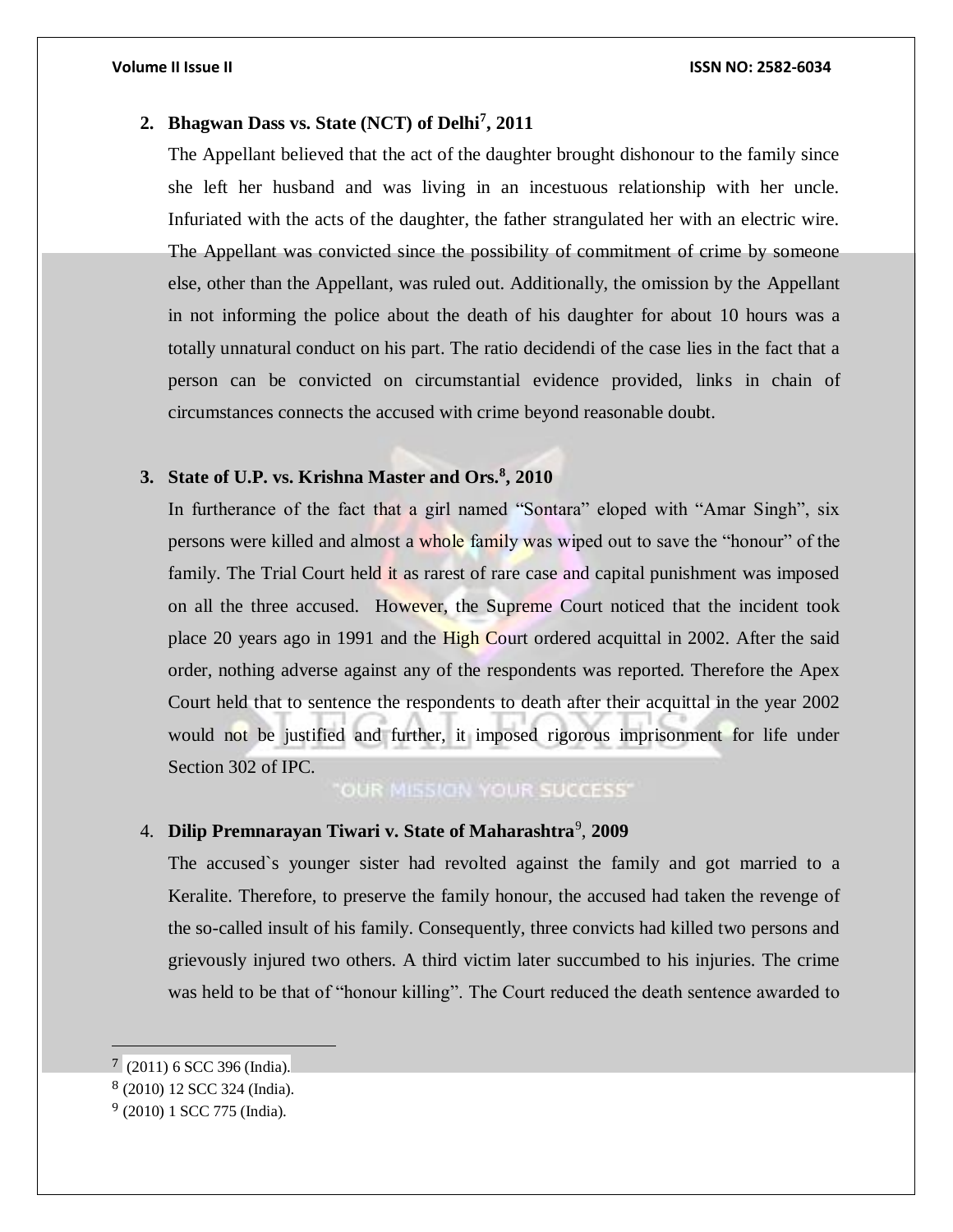two of the criminals to imprisonment for life with a direction that they should not be released until they complete 25 years of actual imprisonment. The third criminal was sentenced to undergo 20 years of actual imprisonment. That these criminals were young persons who did not have criminal antecedents weighed in reducing their death sentence. It was also said that mere life imprisonment which is capable of resulting into 20 years of imprisonment or 14 years of actual imprisonment may not be adequate punishment for these accused persons. It was also said that the mere number of persons killed is not by itself a circumstance justifying the death sentence.

# **Laws related to Honour Killing**

In spite of the widespread misconception in the minds of the people that they are the sole protectors of their family`s prestige, no specific laws deal with honour killing in India. Undeniably, courts have granted justice through Section 302 (Punishment for Murder) along with other connected provisions crimes like kidnapping (Section 364) and harming of evidence (Section 201). Life imprisonment, rigorous imprisonment or capital punishment is announced as per the facts and circumstances of each case. Therefore, it can be said that honour killing is termed as murder in India but the substantive motive stays the same, to protect the honour. Additionally, the following sections play a crucial role for the punishment of offences in the name of honour killing:

Sections 299, Culpable Homicide SICIN YOUR SUCCESS'

- Section 300, Murder
- Section 301, Culpable homicide by causing the death of a person other than the person whose death was intended.
- Section 302, Punishment for murder
- Section 303, Punishment for murder by life-convict.
- Section 304, Punishment for culpable homicide not amounting to murder
- Section 304A, Causing death by negligence
- Section 307, Attempt to murder
- Section 308, Attempt to commit culpable homicide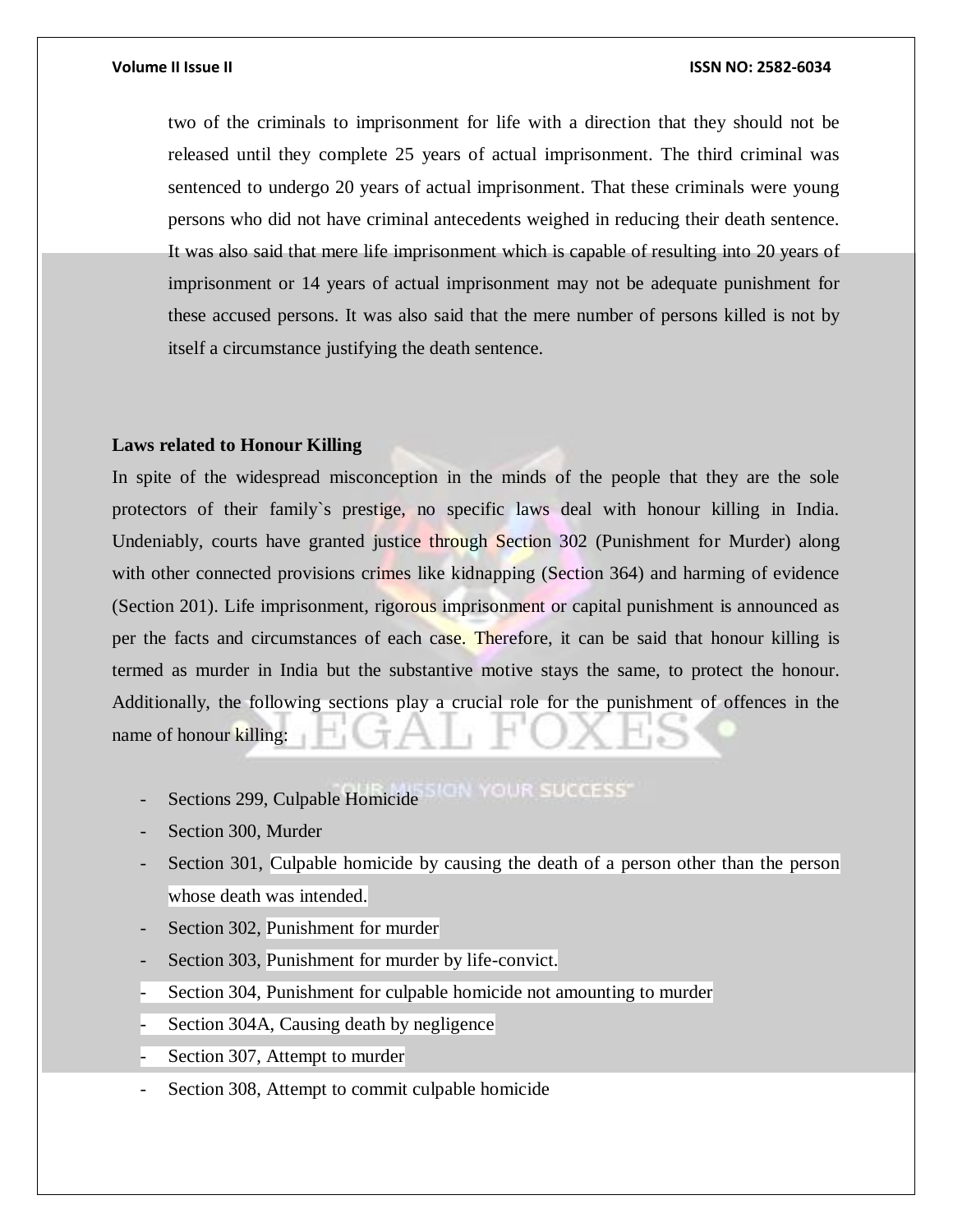Other provisions relating to criminal conspiracy, abetment of offences and common intention can also be brought under review as per the facts and circumstances of a particular case. But to make our law more strong on the issue of 'honour killing' an important amendment in the Section 300 of Indian Penal Code, 1862, must be done by adding a new definition of 'Murder' in the form of 'Honour Killing'.<sup>10</sup> This suggested amendment will bring in a conclusive proof that honour killing coincides with murder. This will also bring in awareness about the issue and lead to deterrence in the society.

Nevertheless, several human rights are nationally as well as internationally recognized and thus, can protect individuals from such brutal behaviour. The Constitution protects individuals with Fundamental Rights under Part III. It secures the Right to Life under Article 21<sup>11</sup> and allows an individual to live with dignity<sup>12</sup> and freedom of choice. It is the duty of the State to preserve the fundamental rights of individuals and therefore, prevent honour killing in all aspects. In the case of *Shakti Vahini v. Union of India (UOI)*<sup>13</sup>, it was specifically stated that,

*"Honour killing guillotines individual liberty, freedom of choice and one's own perception of choice. It has to be sublimely borne in mind that when two adults consensually choose each other as life partners, it is a manifestation of their choice which is recognized Under Articles 19 and 21 of the Constitution. Such a right has the sanction of the constitutional law and once that is recognized, the said right needs to be protected and it cannot succumb to the conception of class honour or group thinking which is conceived of on some notion that remotely does not have any legitimacy."*

Several international laws and conventions also point towards prevention of honour killing. *Article 42* of The Council of Europe Convention on Preventing and Combating Violence Against

<sup>11</sup> INDIA CONST. art. 21. <sup>12</sup> *Id.* <sup>13</sup> ( 2018 ) 7 SCC 192 (India).

**<sup>10</sup>** Honour Killings: The Law It Is and the Law It Ought to Be, Law Teacher (Aug. 16, 2019) https://www.lawteacher.net/free-law-essays/constitutional-law/honour-killings-the-law-and-improvements-to-it-lawessays.php#ftn4.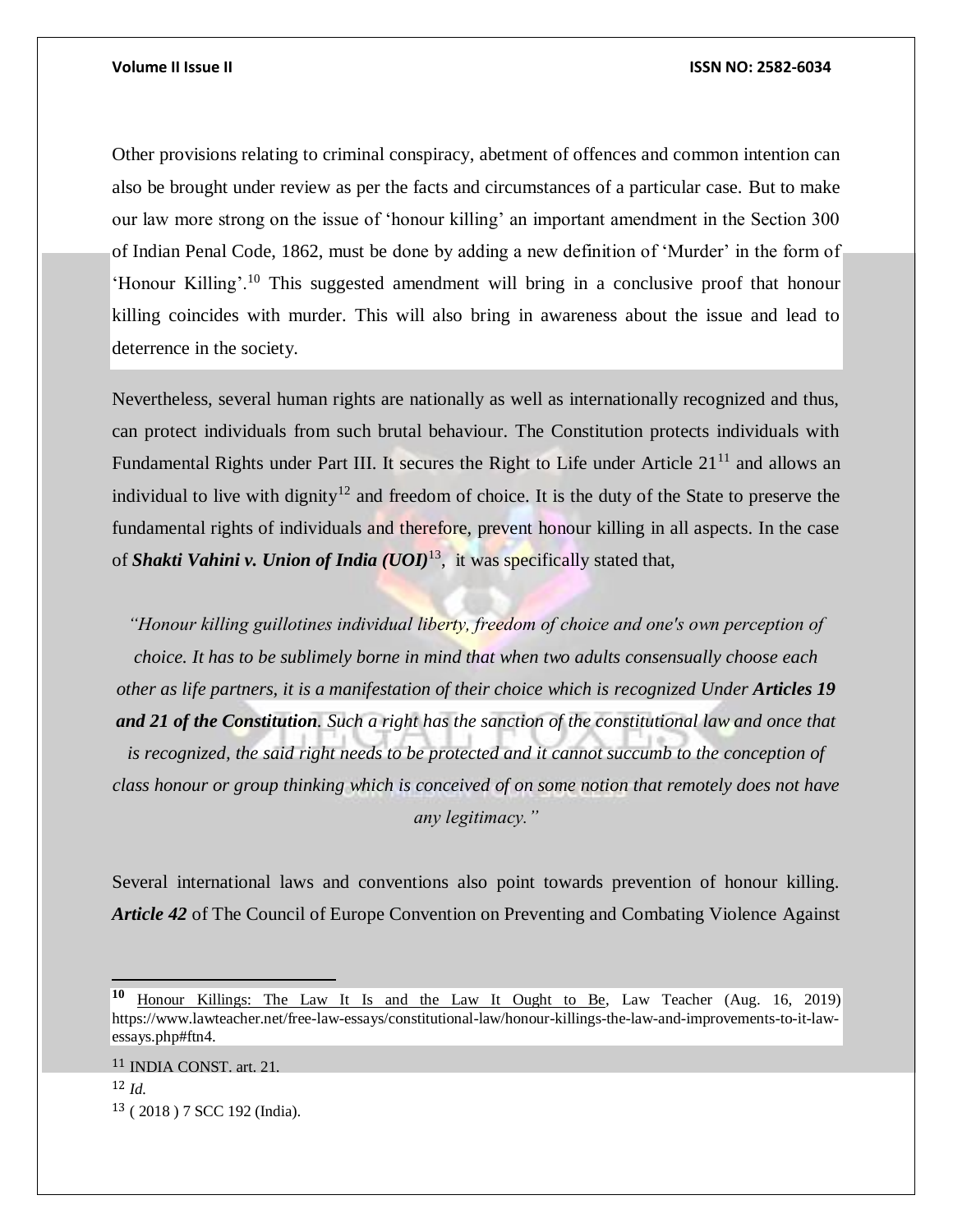Women and Domestic Violence is titled as Unacceptable justifications for crimes, including crimes committed in the name of so-called "honour". It further says:

*1. Parties shall take the necessary legislative or other measures to ensure that, in criminal proceedings initiated following the commission of any of the acts of violence covered by the scope of this Convention, culture, custom, religion, tradition or so-called "honour" shall not be regarded as justification for such acts. This covers, in particular, claims that the victim has transgressed cultural, religious, social or traditional norms or customs of appropriate behaviour.*

*2. Parties shall take the necessary legislative or other measures to ensure that incitement by any person of a child to commit any of the acts referred to in paragraph 1 shall not diminish the criminal liability of that person for the acts committed.*

The basic human rights like the right to life are even protected under International Convention on Human Rights (1948). The presence of laws that treat 'honour killings' leniently is also a brazen disregard of the International Convention of Civil and Political Rights  $(1966)$ <sup>14</sup> The Convention on the Elimination of All Forms of Discrimination against Women (1979) also seeks to preserve the rights of women and prevents discrimination of women in any form, whatsoever.

Therefore, undoubtedly, even in absence of specific laws, honor killing is prevented in all forms through several provisions. It can seek no defence of preserving the customs and traditions. The mask of caste discrimination, economic discrimination and restrictings for the sake of respect in society needs to be unveiled and consequently, the laws must prioritise individuality over society.

## **The Victims of Honour Killing**

The deep rooted caste structure and patriarchal domination are some of the chief factors resulting in the rise of honour killings. Inter-caste marriages are still looked down upon and many people

**<sup>14</sup>** Honour Killings: The Law It Is and the Law It Ought to Be, Law Teacher (Aug. 16, 2019) https://www.lawteacher.net/free-law-essays/constitutional-law/honour-killings-the-law-and-improvements-to-it-lawessays.php#ftn4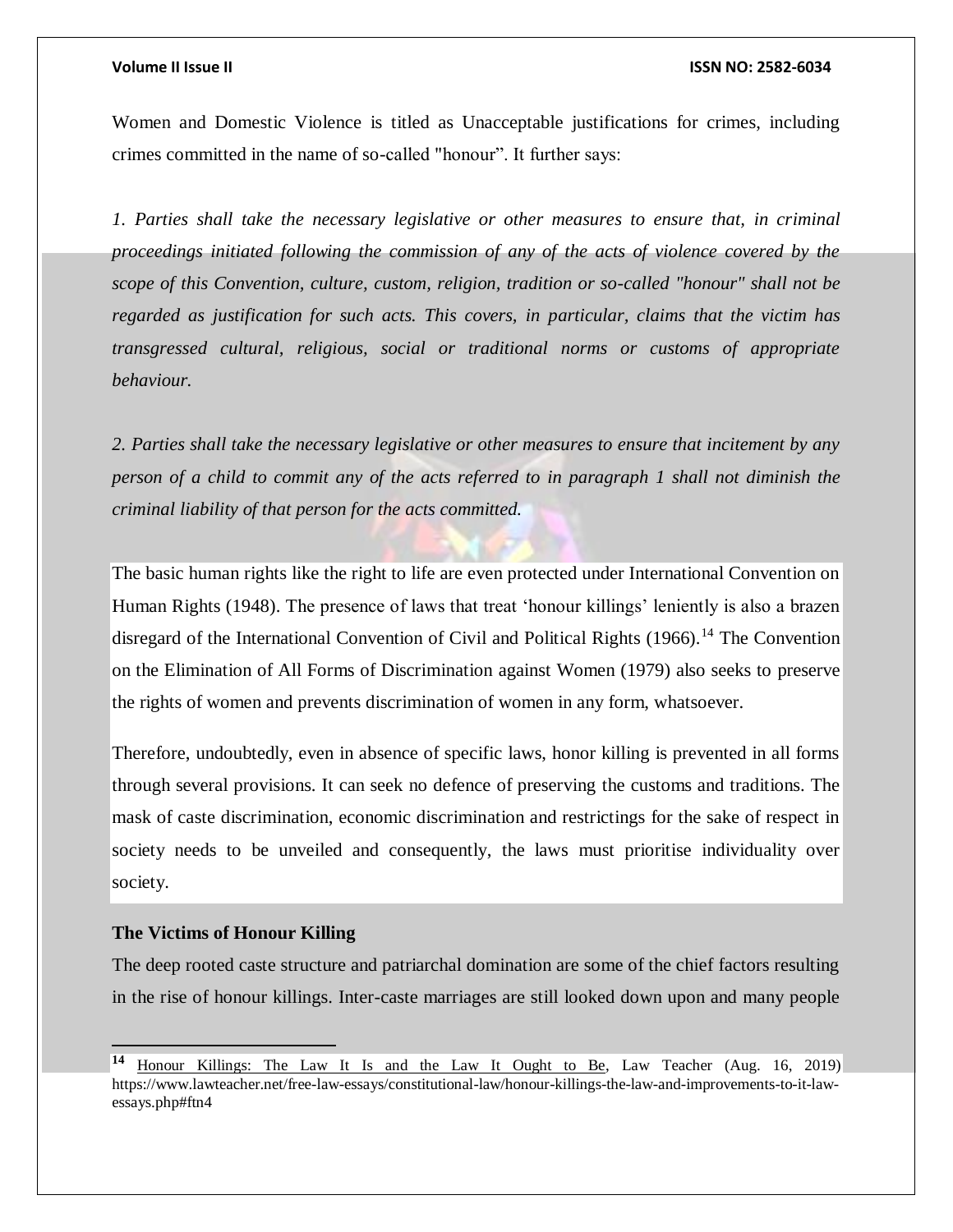often succumb to its consequences. In a recent case, a man was murdered by his wife`s father and another relative after being married for just six months.<sup>15</sup> Attempts were made to forcibly serate the couple after they had an inter caste marriage. However, on not being successful, the father preserved the honour, indeed.

Being a woman is another reason why a person can be a victim of honour killing. In India, women constitute almost 97 percent of honor killing victims, according to activist Kathir Vincent, director of Evidence.<sup>16</sup> The male dominated society is often triggered when a woman does what she wants. This often results in harassments, isolation and even murder so as to let the women know "what they deserve".

## **The Perpetrators of Honour Killing**

Several people and collective groups are responsible for either actually doing the honour killing or promoting it in one way or another. Several times, an individual like a parent, a brother or a husband are held responsible. Close relatives and blood relations are often the chief perpetrators of such a cold blooded murder. The collective behaves like a patriarchal monarch which treats the wives, sisters and daughters subordinate, even servile or self-sacrificing, persons moving in physical frame having no individual autonomy, desire and identity. <sup>17</sup>The concept of status is accentuated by the male members of the community and a sense of masculine dominance becomes the sole governing factor of perceptive honour.<sup>18</sup>

Another group responsible as the pseudo adjudicators, the Khap Panchayats. According to India Today, khap panchayat is the union of a few villages, mainly in north India, who have lately emerged as quasi-judicial bodies that pronounce harsh punishments based on age-old customs and traditions, often bordering on regressive measures to modern problems.<sup>19</sup> In the case of Arumugum Servai v. State of Tamil Nadu<sup>20</sup>, Supreme Court noted,

<sup>16</sup> Anugraha Sundaravelu, Why India Needs a Separate Law for Honor Killings, The Swaddle (Apr 21, 2020), https://theswaddle.com/honor-killings-india-law/

<sup>15</sup> Brinda Karat, *For One Of India's Most Brazen "Honour Killings, Justice Denied*, NDTV, June 26, 2020.

<sup>17</sup> Shakti Vahini vs. Union of India (UOI) and Ors, ( 2018 ) 7 SCC 192 (India).

<sup>18</sup> Shakti Vahini vs. Union of India (UOI) and Ors, ( 2018 ) 7 SCC 192 (India).

<sup>19</sup> *What is khap panchayat*, India Today, Oct. 11, 2012.

 $20(2011)$  6 SCC 405.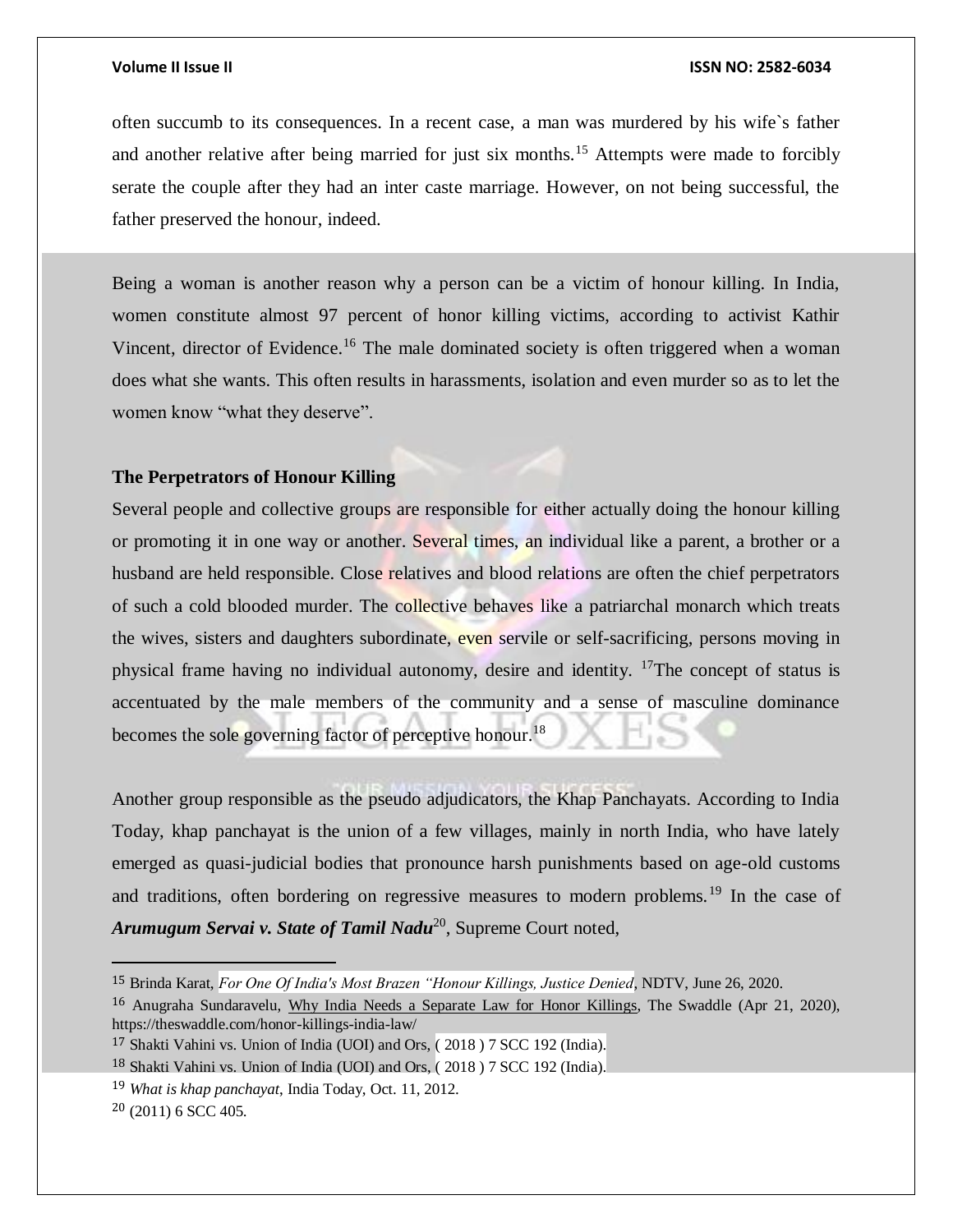*"We have in recent years heard of "Khap Panchayats" (known as "Katta Panchayats" in Tamil Nadu) which often decree or encourage honour killings or other atrocities in an institutionalised way on boys and girls of different castes and religion, who wish to get married or have been married, or interfere with the personal lives of people. We are of the opinion that this is wholly illegal and has to be ruthlessly stamped out."*

Another emerging barbaric phenomenon is that of "Mob Lynching" wherein the victim is brutally killed by a large group of people, leaving behind no single individual to be responsible. Such incidents happen in the case of religious disputes, eating of beef etc. States like Rajasthan have passed two separate bills regarding mob lynching and honour killing in 2019.<sup>21</sup> Earlied in 2018, Manipur also passed a special law against mob lynching. <sup>22</sup>Although such laws promise stringent punishments and fines for appropriate protection, one can have faith in law when one uses it. Hunter S. Thompson rightly says, "We cannot expect people to have respect for law and order until we teach respect to those we have entrusted to enforce those laws."<sup>23</sup>

## **The Social Impact**

 $\overline{a}$ 

The influence of honour killing in the society is extensive. Honour killing is practised all over the world and with limited rules and regulations to prevent the act, the act has shown us cases of draconian nature. One can neither tolerate it, nor dare to prevent it.

### "OUR MISSION YOUR SUCCESS" **1. The Fear in Society**

When it should be the laws which must deter "illegal" acts, honour killings allows deterrence of "legal" acts by committing an "illegal" act. One can say that the sole factor driving this mad force is the desore to establish superiority and claim fear. Another factor may be to preserve and "nurture" our traditional values.

<sup>21</sup> Mohammed Iqbal, *Bills against lynching, honour killing passed*, The Hindu, Aug. 5, 2019.

<sup>22</sup> Mohammed Iqbal, *Bills against lynching, honour killing passed*, The Hindu, Aug. 5, 2019.

**<sup>23</sup>** Hunter S Thompson: in his own words, The Guardian (Feb 21, 2005, 12:30 PM)

https://www.theguardian.com/books/2005/feb/21/huntersthompson#:~:text=%22We%20cannot%20expect%20peopl e%20to,rather%20kill%20than%20live%20peacefully.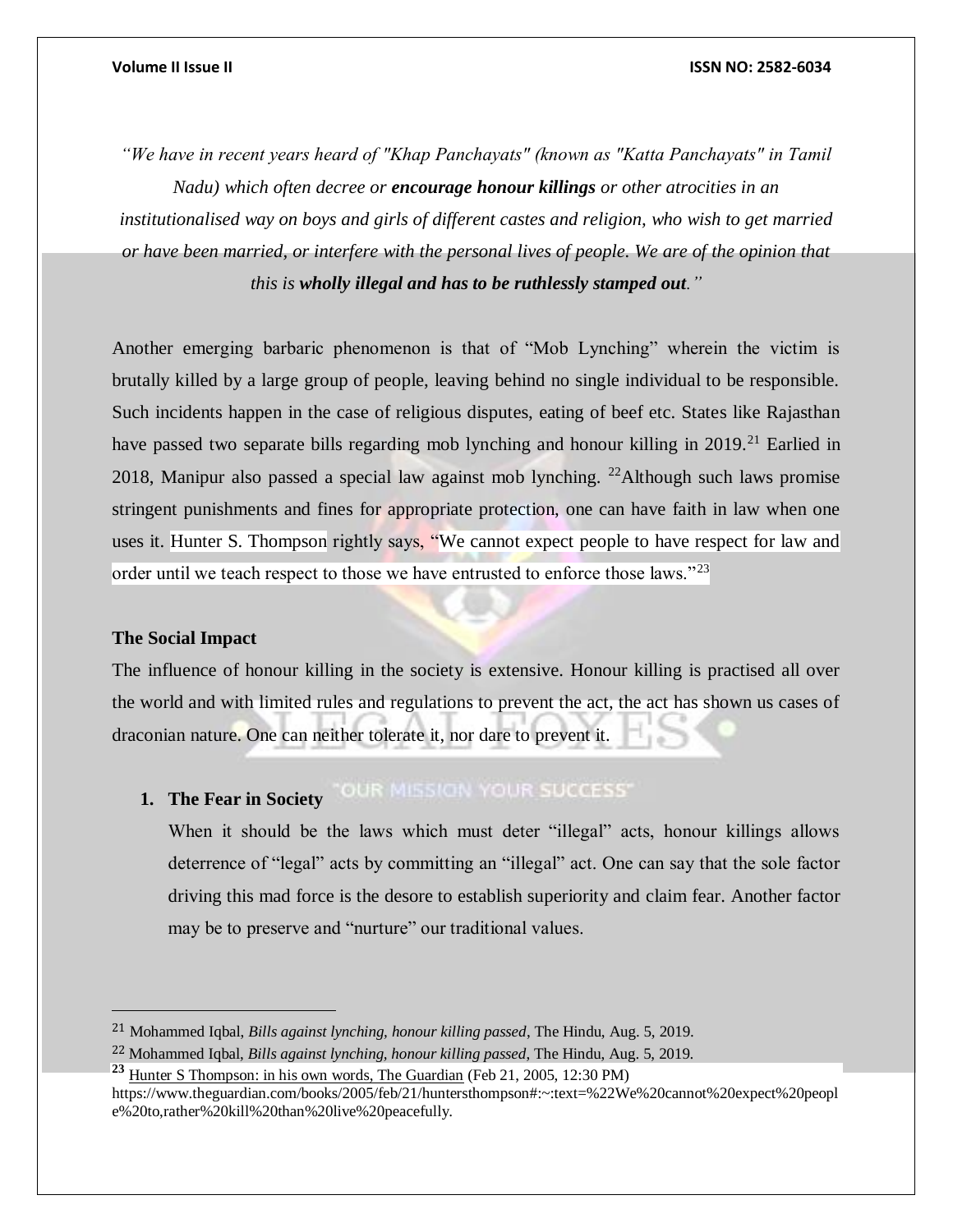However, when such an act is committed against one individual in agroup, unfortunately, it sets an example for other members as well. People often succumb to the wishes of the majority for the sake of their life. This further results in blatant violation of human rights. A society must be based on the principles of harmony and coordination. Still, through honour killing, the "protectors" force people to follow the principles which the majority or the supriors feel are right.

### **2. Death of women**

According to The State of World Population 2000- Lives Together, World Apart: Mean and Women in a Time of Change, a report by United Nations Pupolation Fund, the most obvious consequences of "honour" killing are the deaths of thousands of women each year.<sup>24</sup> Many women are killed or murdered in consequence of honour killing and many kill themselves in the fear of being a victim. Several suicides happen to prevent such dishonour.

## **3. Consequent failure of State Machinery**

The State is mandated to protect the rights of the people. However, when the law is taken in teh hands of khap panchayats and the mob, the people in the society are influenced to report the matter to these pseudo adjudicatory bodies. People start to honour their decisions.

If this practice becomes more prevalent than it already is, it is bound to cause failure for the judiciary, the legal system and the police. Once people start losing faith in the system and start to gain confidence over the other bodies, human rights shall be doomed.

In the case of Shakti Vahini<sup>25</sup>, it was put forth that the Central Government is engaging various States and Union Territories for considering a proposal to either amend the Indian Penal Code or enact a separate legislation to address the menace of honour killing and related issues. The Union

<sup>&</sup>lt;sup>24</sup> Consequences of Violence Against Women with Disabilities, The Advocates for Human Rights (Aug 4, 2008) http://www.stopvaw.org/consequences

<sup>25</sup> Shakti Vahini vs. Union of India (UOI) and Ors, ( 2018 ) 7 SCC 192 (India).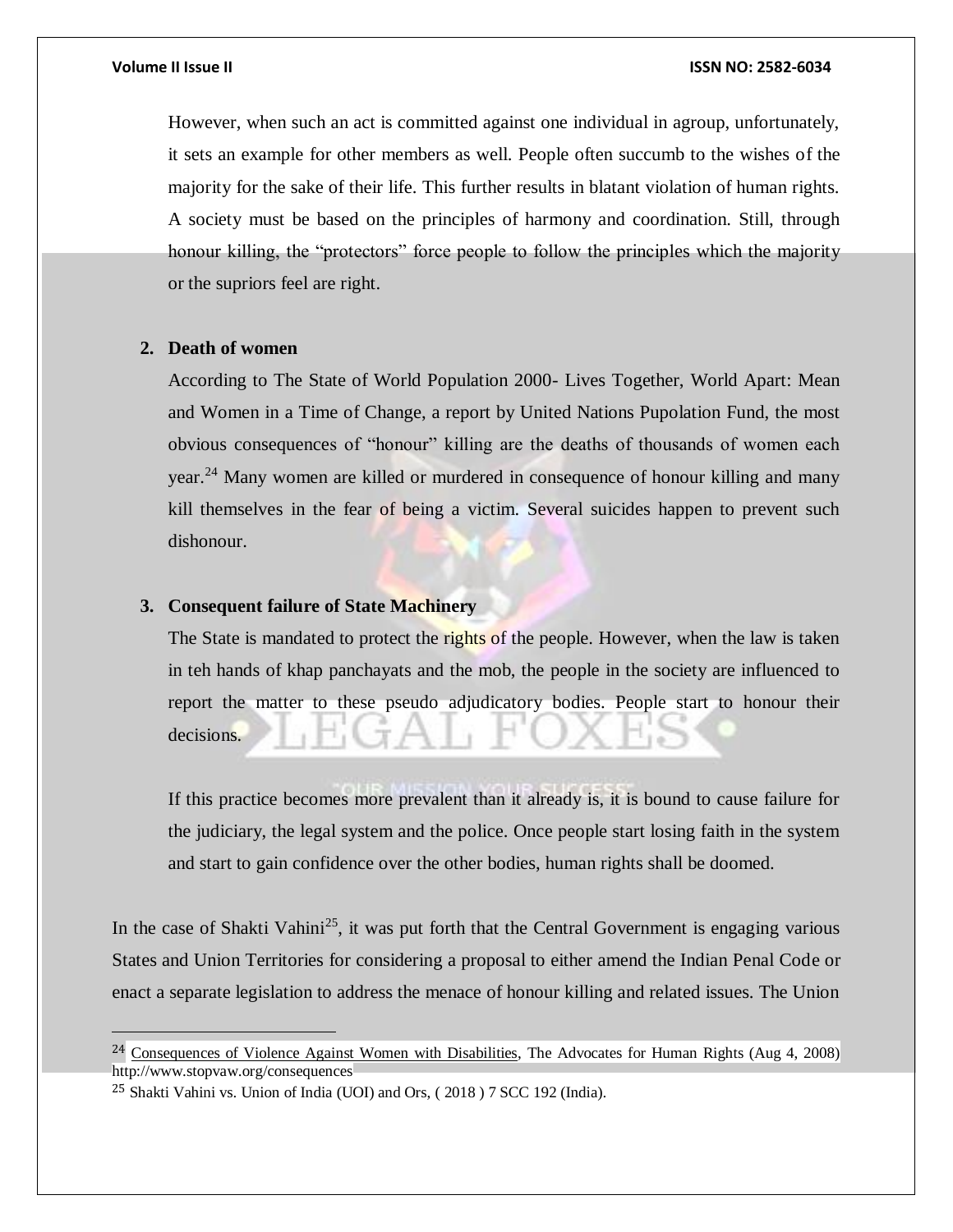of India has filed another affidavit stating, inter alia, that in order to tackle the issue of 'honour killings', a Bill titled 'The Prohibition of Interference with the Freedom of Matrimonial Alliances Bill' has been recommended by the Law Commission of India vide the 242nd Law Commission Report. However, till today nothing concrete on the said lines has been enacted or enforced.

Certain preventive, remedial and punitive measures were brought to the Court's notice in the Shakti Vahini case. These measures deposed a wide power in the hands of teh police personnel and if truly complied with, the country can do away with the khap panchayats soon.

The social impact of honour killing and these khap panchayats is deep and pervasive. The effect can continue for years and affect generations of people, especially women. Where one part of the society is outgrowing their culture, another part of the same country is trying to legalise death and murders to preserve the culture. To truly normalise freedom and human rights, one has to raise awareness. The Government needs to play a key role in raising awareness and promoting the "non-conventional" activities. The practice has been established over years in diverse ways and it shall take years to demolish as well.

The intention, knowledge and hatred towards the victim is obvious in the cases of honour killing. This is the consequence of years of practice and customs. The upbringing of individuals imbibes these practices in the minds of people. If not prevented now, the upbringing of several future generations will reflect a similar pattern of behaviour. One may seek clarification by looking at what Ellen Johnson Sirleaf says. She says, "Future generations will judge us not by what we say but what we do."26

### **Conclusion**

It was held in Lata Singh's case<sup>27</sup> that that there is nothing `honourable' in `honour' killings, and they are nothing but barbaric and brutal murders by bigoted, persons with feudal minds. One

<sup>&</sup>lt;sup>26</sup> Barend Leyts, President Charles Michel speaks at the extraordinary summit of the Organisation of African, Caribbean and Pacific States, European Council, Council of the European Union (June 3, 2020, 15:55 PM), https://www.consilium.europa.eu/en/press/press-releases/2020/06/03/president-charles-michel-speaks-at-theextraordinary-summit-of-the-organisation-of-african-caribbean-and-pacific-states/.

<sup>&</sup>lt;sup>27</sup> Lata Singh v. State of UP and Ors.,  $(2006)$  5 SCC 475 (India).